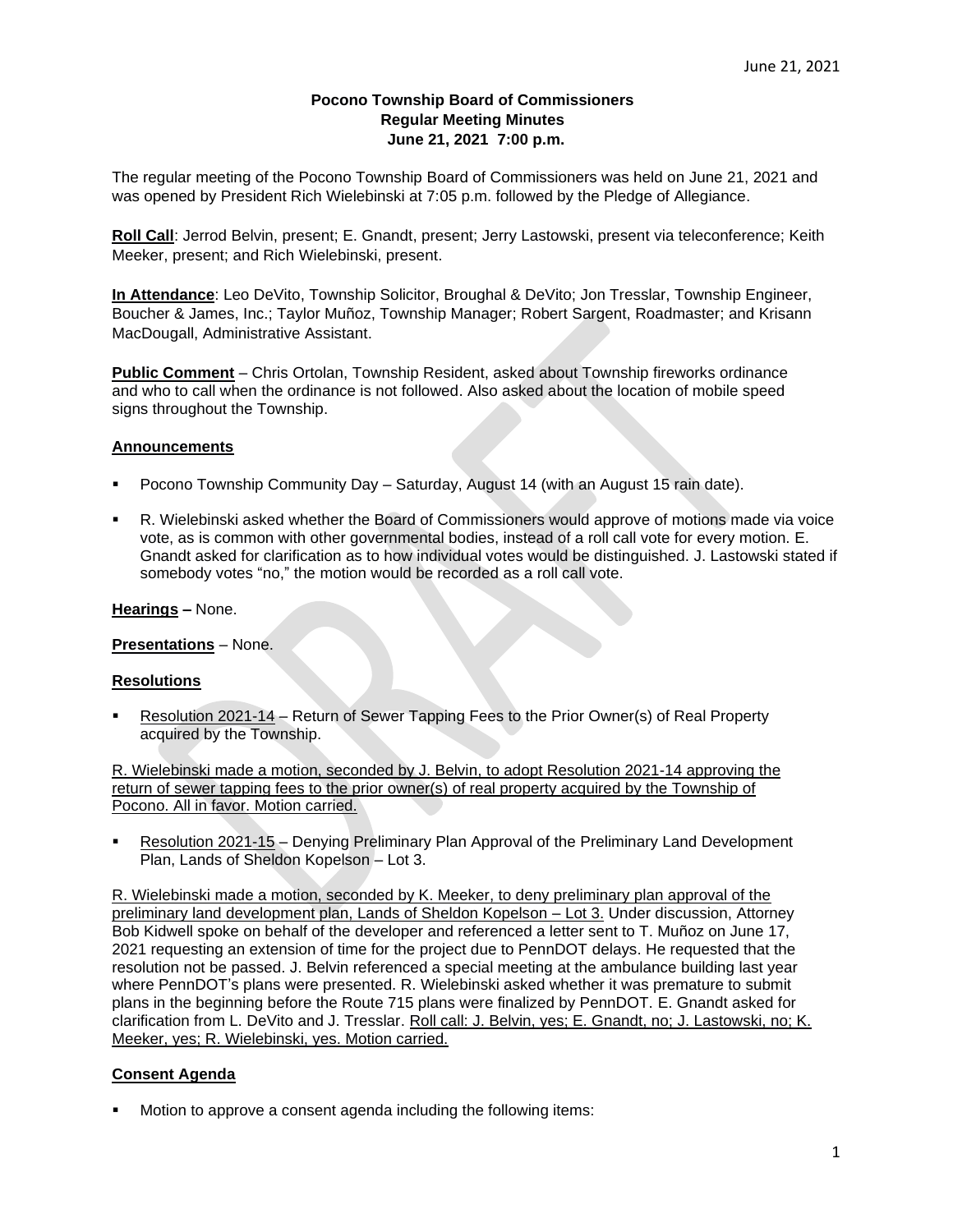- $\circ$  Old Business comprised of the minutes of the June 7, 2021 regular meeting of the Board of Commissioners.
- $\circ$  New business comprised of approval of the following financial transactions:
	- Ratification of vouchers payable received through June 17, 2021 in the amount of \$7,950.30.
	- Ratification of gross payroll for pay periods ending June 13, 2021 in the amount of \$121,310.72.
	- Vouchers payable received through June 17, 2021 in the amount of \$81,607.05.
	- Sewer operating fund expenditures through June 17, 2021 in the amount of \$26,161.30.
	- **•** Sewer construction fund expenditures through June 17, 2021 in the amount of \$4,141.96.
	- Capital reserve fund expenditures through June 17, 2021 in the amount of \$15,803.20.
	- Approval of a Fire Tax disbursement of \$1,556.10 to the Pocono Township Volunteer Fire Company.

R. Wielebinski made a motion, seconded by K. Meeker, to approve the consent agenda. All in favor. Motion carried.

## **NEW BUSINESS**

- **1. Personnel** None.
- **2. Travel/Training Authorizations –** No travel/training authorizations.

## **Report of the President**

Richard Wielebinski

R. Wielebinski made a motion, seconded by K. Meeker, to approve the application of Pocono Township Volunteer Fire Company for a fireworks display permit for July 23, 2021, with a rain date set for the next day. J. Lastowski requested amendment to waive the permit fee. All in favor. Motion carried.

R. Wielebinski made a motion, seconded by K. Meeker, to waive the fee for the YAPM youth football program pavilion reservation for July 12, 2021. All in favor. Motion carried.

R. Wielebinski made a motion, seconded by J. Belvin, to waive the pavilion rental fee for the Pocono Township Library for their "Painting at Mountainview" family program on July 22, 2021 from 8:00 a.m. to noon. All in favor. Motion carried.

R. Wielebinski made a motion, seconded by K. Meeker, to reduce the construction escrow for the Trap Enterprises Route 611 Project by \$265,606.90, per the review letter provided by the Township Engineer on June 17, 2021, leaving a balance of \$727,940.67. All in favor. Motion carried.

R. Wielebinski made a motion, seconded by K. Meeker, to wave the fees for Pocono Jackson Historical Society use of a MVP Pavilion for July 19 and August 16, 2021. All in favor. Motion carried.

Reported on visit to TLC Park with Miller Sports to discuss the installation of a basketball court and their COSTARS pricing to fulfill municipal bidding requirements. Miller Sports is a COSTARS vendor and follows COSTARS pricing for labor and material. Waiting for a copy of their COSTARS contract along with basketball court specs before moving forward.

## **Commissioner Comments**

Jerrod Belvin – Vice President

Wanted to make sure all businesses eligible for the amusement tax are being included. Inquired about The Paradise Club, Splinters' Hatchet & Axe Throwing, Trap Door Escape Room at Fountain Court, Giant Billiards, Poke-A-Nose Pottery and Pocono Manor Golf Club. Splinters' Hatchet & Axe Throwing was sent the registration information. Pocono Manor Gulf Club was also contacted.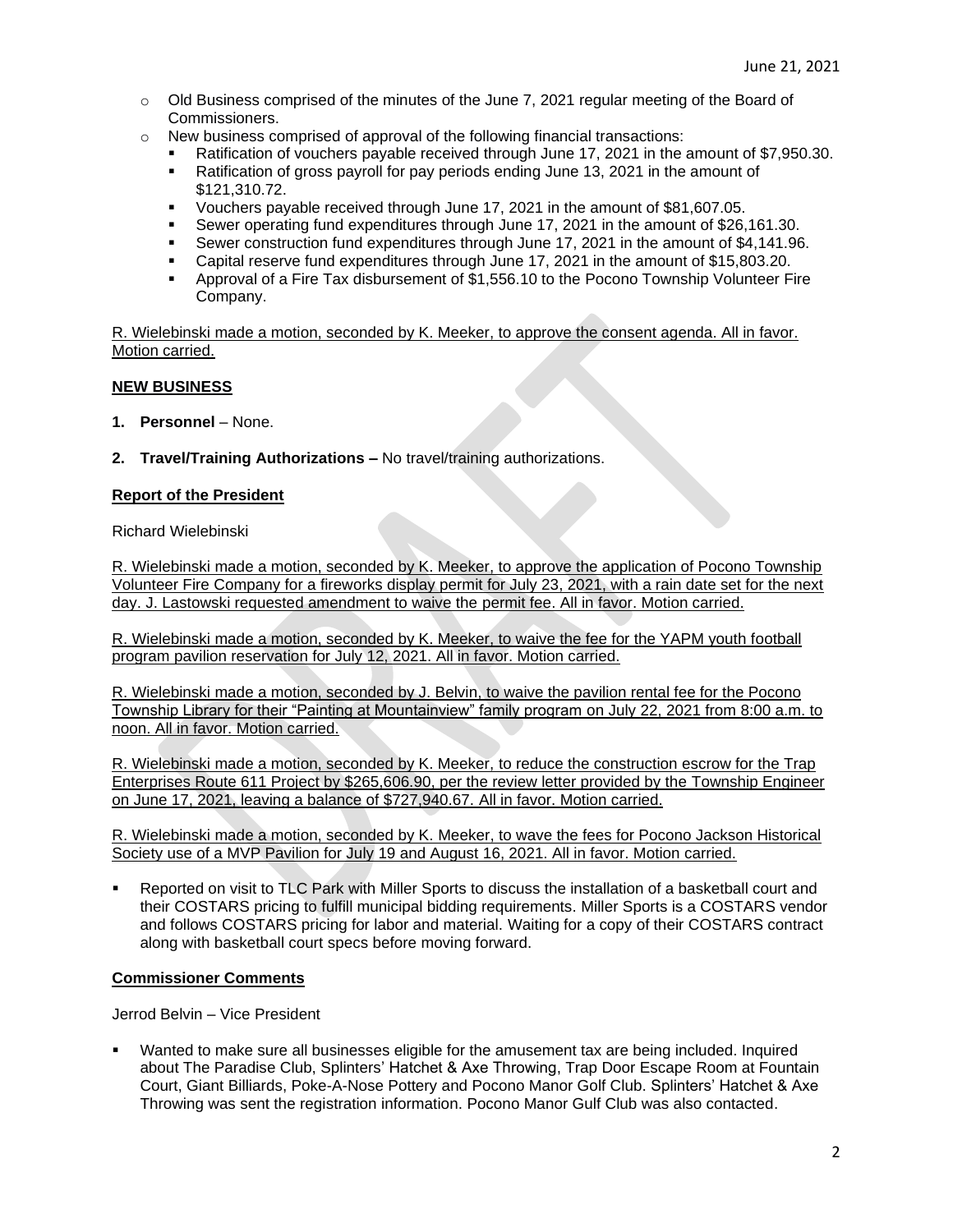Ellen Gnandt – Commissioner - Asked about progress of demolishing the old shed at the corner of the Public Works yard. Demolishing on hold until a comprehensive site plan is in place for the municipal complex.

#### Jerry Lastowski – Commissioner

- Response was received from UGI regarding joint letter submitted on behalf of Pocono Township, Paradise Township and Pocono Mountain School District. UGI confirmed they will monitor additional gas lines in Swiftwater.
- Update regarding asphalt condition of SR 314 following UGI work. Asphalt has not been repaved yet because they have not met the conditions imposed by PennDOT.

Keith Meeker – Commissioner – No comment.

## **Reports**

## **Emergency Services**

## **Public Works Report**

- Road crew is working on several drainage issues throughout the Township. Paving contractor is approximately halfway complete. Contractor thinks they will be complete by end of the week with paving, prior to striping and installing shoulders.
- Park Lane Culvert Replacement Dirt and Gravel Grant Had meeting last week with the MCCD and DEP to address DEP concerns. An additional permit has been submitted per the request of DEP.
- Discussion regarding breakdown of backhoe and Township's need for a new midsize excavator. Will report back to the Board after reviewing township budget with the Manager.
- Received prices on the rebuilding of the stone walls for TLC spillway. Two quotes received so far were over the bid threshold. Will report back to the Board.

## **Administration – Manager's Report**

- **General Township Updates** 
	- o Penn Strategies will complete application for American Recovery Act funds on behalf of Pocono Township.
	- $\circ$  Completing registration of Township Manager as Entity Administrator for the Township's account with the federal System for Award Management (SAM).
	- o Cloudpermit e-permitting system adoption process is ongoing. Outlining workflow and application process for Cloudpermit to build out online application portal. Goal for implementation is August 1, 2021.
	- o Tom McKeown has begun appraisal of Township-owned Bartonsville Avenue property Appraisal was authorized, and subdivision needs formalizing.
	- $\circ$  Spa Castle provided reimbursement for all expenses associated with the Birchwood Fire, including the \$3,000 bill for Possinger & Sons – Township was reimbursed for all fuel charges, and \$3,000 bill for excavation was submitted by the Fire Department, which was paid in full.
	- $\circ$  Investigation ongoing regarding public access to Old Learn Farm property on Learn Road No update.
- Regional HSPS Comprehensive Plan Next meeting on Wednesday, June 30, 2021 at 6:00 p.m. at Stroudsburg Borough Council Chambers.
- Township Community Day Finalizing fliers so the public knows about event and sponsorship information has been sent out to local business that work with Pocono Township. Six title sponsors contributed \$500 each plus two \$250 sponsors. Funds left over will be given directly to Library and Fire Company in full. Over 30 vendors have confirmed participation.